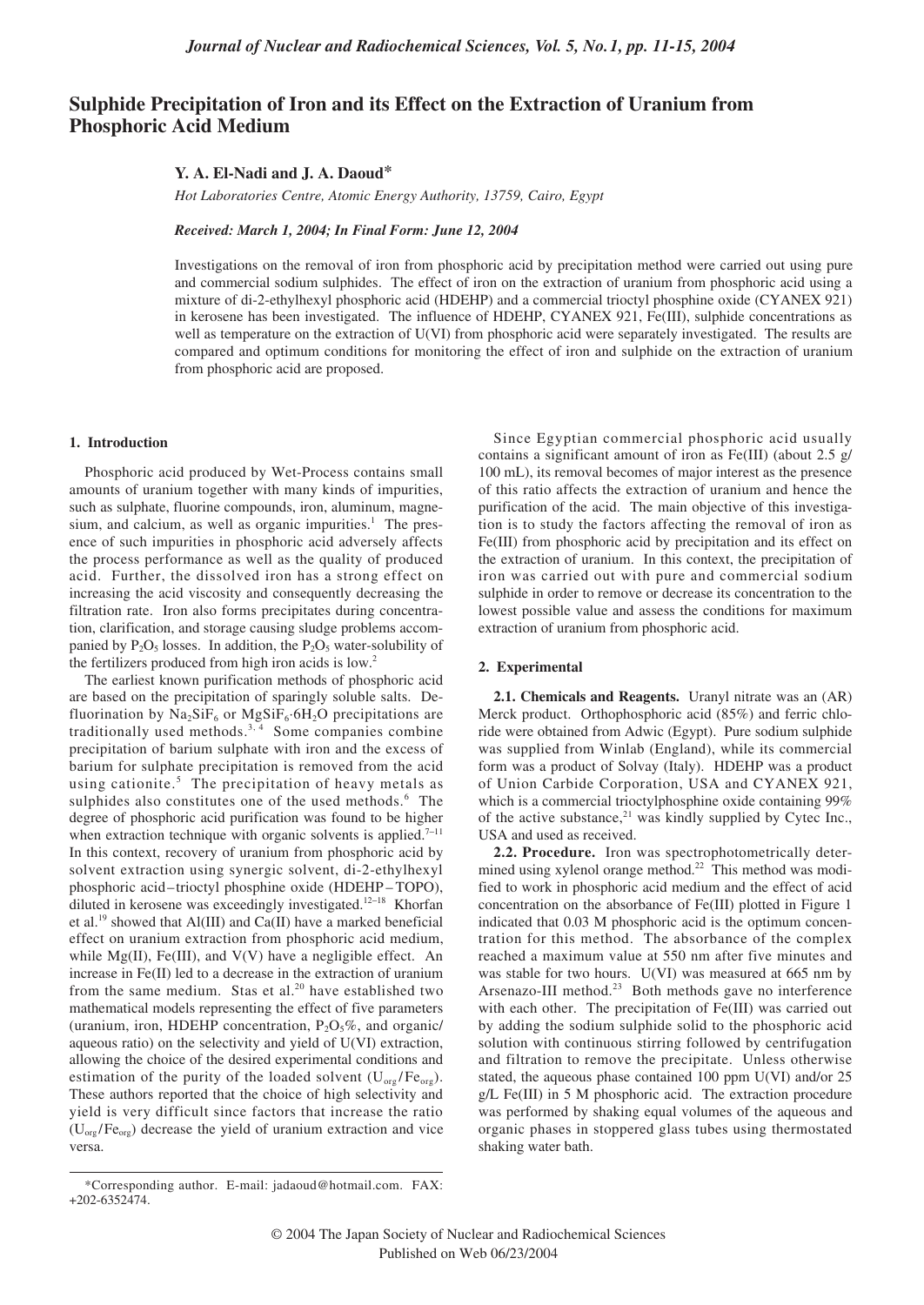

**Figure 1.** Effect of  $H_3PO_4$  concentration on the absorbance of Fe(III) complex with xylenol orange indicator at  $\lambda = 550$  nm.

## **3. Results and Discussion**

**3.1. Precipitation Process.** Sodium sulphide leads to the precipitation of iron according to  $2^4$ 

$$
2\text{Fe}^{3+} + 3\text{S}^{2-} \Longrightarrow 2\text{FeS}\downarrow + \text{S}\downarrow. \tag{1}
$$

In this concern, precipitation investigations were carried out using sodium sulphide in its pure and commercial forms. The results shown in Table 1 indicate that the precipitation percent of iron increases with increasing the sulphide concentration with higher values in favor of the pure form. The amount of sodium sulphide added seemed to be much more than the expected stoichiometric value which may be due to the partial consumption of sulphide in reaction with phosphoric acid. It was also found that sodium sulphide has almost no effect on the precipitation of U(VI) present in phosphoric acid within the used concentration range.

**TABLE 1: Comparison between Pure and Commercial Sodium Sulphide in the Precipitation of 25 g/L Iron from 5 M Phosphoric Acid Medium**

| $Na2S/g/100$ mL | Iron Precipitation / % |                 |
|-----------------|------------------------|-----------------|
|                 | Pure Form              | Commercial Form |
| 5               | 15.8                   | 8.2             |
| 10              | 27.6                   | 19.0            |
| 15              |                        | 28.8            |
| 20              | 57.6                   | 48.8            |
| 25              | 73.5                   | 62.8            |
| 30              |                        | 67.2            |
| 35              | 81.8                   | 72.8            |

*3.1.1. Effect of Sodium Sulphide.* The precipitation percent of Fe(III) plotted in Figure 2 as a relation among the amount of commercial sodium sulphide in g/100 mL, iron precipitation %, and  $P_2O_5\%$  show that the precipitation percent of Fe(III) gradually increases with the addition of sodium sulphide reaching almost 75% precipitation with 35 g of sodium sulphide per 100 mL phosphoric acid solution. This amount of sulphide is equivalent to double the stoichiometric ratio necessary to precipitate the total amount of Fe(III) according to the above reaction (eq 1). More addition of sulphide caused the agglutination of the solution making the filtration very difficult and giving no significant enhancement in Fe(III) precipitation. On the other hand, the phosphoric acid concentration decreased from 5 M (30% P<sub>2</sub>O<sub>5</sub>) to about 3 M (18% P<sub>2</sub>O<sub>5</sub>)



**Figure 2.** Effect of sodium sulphide on  $P_2O_5$  and the precipitation percent of Fe(III) from 5 M phosphoric acid.



Figure 3. Effect of temperature on the precipitation of Fe(III) from 5  $M H_3PO_4$  by 25 g sodium sulphide per 100 mL  $H_3PO_4$ .

upon addition of sulphide which may limit the use of large amounts of sulphide to remove Fe(III). This decrease in the acid concentration may be explained by the reaction between a part of phosphoric acid and sodium sulphide leading to formation of  $H_2S$  gas.<sup>24</sup>

*3.1.2. Effect of Time and Temperature.* The effect of time on the precipitation of iron from phosphoric acid studied over the range of  $1 - 60$  minutes showed that ten minutes are quite sufficient for complete precipitation. The increase in temperature in the range of  $15 - 55^{\circ}$ C indicates that the temperature has a positive effect on the precipitation of Fe(III) from phosphoric acid, see Figure 3.

**3.2. Extraction Process.** A mixture of HDEHP and CYANEX 921 (total concentration 1.0 M) was used to investigate the extraction of U(VI) and Fe(III) from phosphoric acid. The extraction percent (%*E*) of U(VI) was found to increase with increasing the molar ratio of the above mixture up to 4:1 then decreases with further increase, as reported.<sup>20, 21</sup> On the other hand, the extraction of Fe(III) did not exceed 1.4% with the same extractants as shown in Figure 4. This is in good agreement with the published data which show that, in absence of chloride, no extraction for Fe(III) takes place from nitric, sulphuric, perchloric, or phosphoric acid.<sup>25</sup> Therefore, the ratio 4:1 (HDEHP:CYANEX 921) was selected for extraction of U(VI) from 5 M  $H_3PO_4$  in presence of Fe(III) ions.

*3.2.1. Effect of Extractant.* Plotting the distribution ratio values of U(VI) versus HDEHP concentrations in the range of 0.5 – 1.2 M or CYANEX 921 concentrations in the range of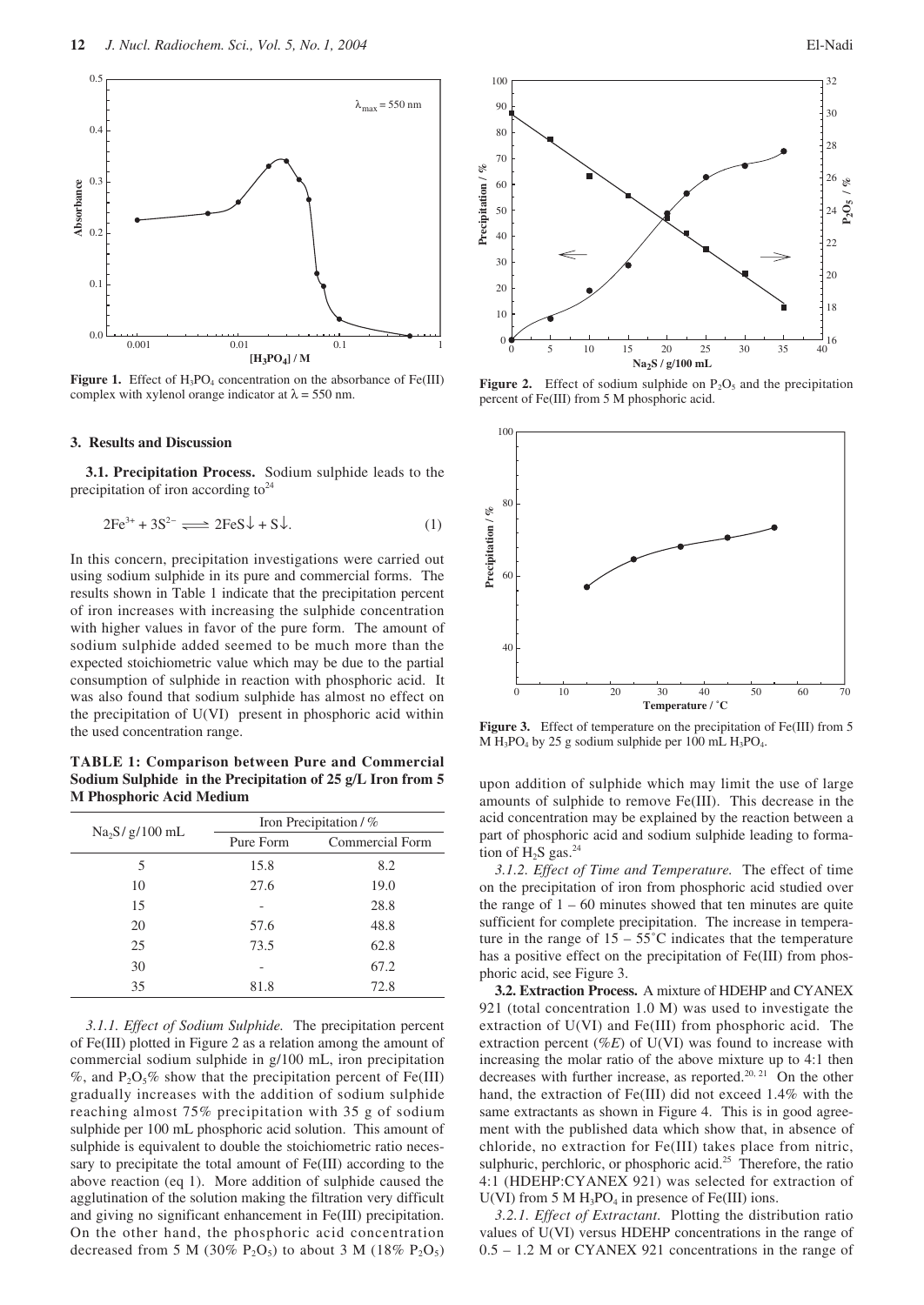

**Figure 4.** Effect of synergism of HDEHP and CYANEX 921 on the extraction of U(VI) and Fe(III) from 5 M  $H_3PO_4$ .



**Figure 5.** Effect of HDEHP or CYANEX 921 on the extraction of  $U(VI)$  from 5 M  $H_3PO_4$ .

0.18 – 0.3 M, Figure 5 gave linear relations with respective slopes of 2 and 1 suggesting the participation of one molecule of CYANEX 921 and two molecules of HDEHP in the extracted uranium species.

Based on the experimental results and considering that HDEHP is found as dimer in aliphatic diluents, $2<sup>5</sup>$  the extraction equilibrium is parallel with that reported<sup>25</sup> and may be given by

$$
UO_2^{2+} + 2(\overline{HA})_2 + \overline{X} \Longrightarrow \overline{UO_2A_2(HA)_2X} + 2H^*,
$$
 (2)

where HA and X denote HDEHP and CYANEX 921 molecules, respectively, and bars refer to the species in the organic phase.

The extraction constant of eq 2 is given by

$$
K_{\text{ex}} = \frac{D[H^+]^2}{\overline{[(HA)_2]^2} \overline{[X]}},\tag{3}
$$

where *D* is the distribution ratio of U(VI) between organic and aqueous phases.

The calculation of  $K_{\text{ex}}$  at different [H<sup>+</sup>], [HA], and [X] using the previous equation gave an average value of  $1920 \pm 53$  M<sup>-1</sup>.

*3.2.2. Effect of Temperature.* The increase in temperature in the range of  $15 - 55^{\circ}$ C was found to decrease the extraction of U(VI). The extraction constants,  $K_{ex}$ , of the extracted species



Figure 6. Effect of temperature on the extraction constant of U(VI) from 5 M  $H_3PO_4$  by 0.8 M HDEHP + 0.2 M CYANEX 921 in kerosene.

calculated by applying eq 3 and plotted in Figure 6 as  $\ln K_{\rm ex}$ versus the reciprocal of the respective absolute temperatures, 1/*T*, gave a straight linear relation with a positive slope from which the thermodynamic parameters were calculated by applying the common thermodynamic equations.<sup>26</sup>

The enthalpy change (∆*H*) and the entropy change (∆*S*) values are  $-23.65$  kJ mol<sup>-1</sup> and 0.14 kJ mol<sup>-1</sup> K<sup>-1</sup>, respectively. The U(VI)-HDEHP complex usually contains two hydrate water molecules when extracted and these are released when CYANEX 921 is added.<sup>25</sup> The release of water means that two reactant molecules (e.g.,  $UO<sub>2</sub>A<sub>2</sub>(HA)<sub>2</sub>·2H<sub>2</sub>O$  and X) may form three product molecules (e.g.,  $UO<sub>2</sub>A<sub>2</sub>(HA)<sub>2</sub>X$  and  $2H<sub>2</sub>O$ ), leading to a positive ∆*S* value. Since CYANEX 921 is more basic than  $H_2O$ , it is expected to form a stronger bond via an exothermic reaction (negative ∆*H* value). Hence, both enthalpy and entropy changes favor the extraction reaction, resulting in large values of ln*K*ex (7.56 M<sup>−</sup><sup>1</sup> at 25˚C). Therefore, the overall extraction equation (2) may be rewritten as follows,

$$
UO_2^{2+} + 2(\overline{HA})_2 \xrightarrow{H_2O} \overline{UO_2A_2(HA)_2 \cdot 2H_2O} + 2H^+, \tag{4}
$$

$$
\overline{\text{UO}_2\text{A}_2(\text{HA})_2 \cdot 2\text{H}_2\text{O}} + \overline{\text{X}} \Longrightarrow \overline{\text{UO}_2\text{A}_2(\text{HA})_2\text{X}} + 2\text{H}_2\text{O}. \quad (5)
$$

*3.2.3. Effect of Fe*(*III*)*.* The results of the effect of sodium sulphide given in section *3.1.1.* indicate that the maximum possible amount of sodium sulphide which could be used for precipitation of Fe(III) from 5 M phosphoric acid did not remove it completely and more than 0.6 g/100 mL of Fe(III) are left in the acid. Therefore, it is important to study the effect of Fe(III) on the synergistic extraction of U(VI) from phosphoric acid by HDEHP- CYANEX 921 in kerosene. The addition of Fe(III) in the acid medium was found to decrease markedly the extraction of U(VI), and this decrease was nearly not affected by the increase in Fe(III) concentrations in the range 0.3 -2.6 g/100 mL as shown in Figure 7. This decrease in the extraction of U(VI) may be explained by the presence of excess sulphide ions (even in a small amount) which may retard the extraction of uranium, in addition to the possible reduction of U(VI) to U(IV) by sodium sulphide. To overcome this problem, hydrogen peroxide was used to oxidize the formed amount of  $U(IV)$  to the more extractable  $U(VI)$  and sulphide ions to sulphur. In this context, addition of 0.1 M  $H_2O_2$  after addition of sodium sulphide was found to enhance the extraction of  $U(VI)$  to 74%. The increase in hydrogen peroxide concentration increased the extraction process which reached a maximum value of 88% with 0.3 M then remains constant with further addition, see Figure 8. The extraction of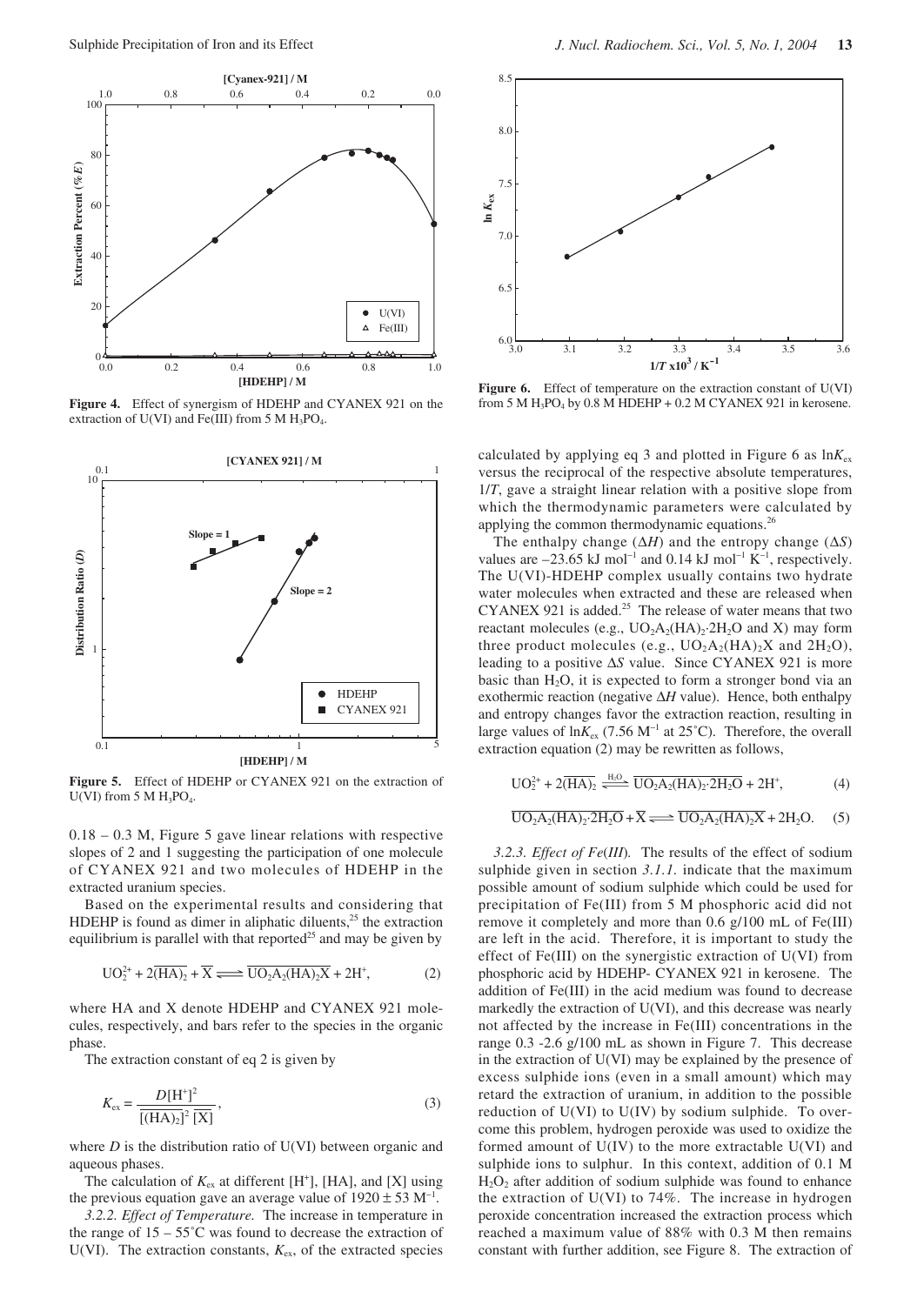

Figure 7. Effect of Fe(III) and sodium sulphide concentrations on the extraction of U(VI) from 5 M  $H_3PO_4$  by 0.8 M HDEHP + 0.2 M CYANEX 921 in kerosene.

both Fe(III) and U(VI) from 5 M phosphoric acid solution without addition of sodium sulphide (only  $H_2O_2$ ) was also carried out for comparison and found to be 12.5% and 56%, respectively. This marked decrease in the percent of U(VI) extraction shows the importance of removal of Fe(III) by precipitation followed by addition of  $H_2O_2$  prior to the extraction process to avoid its coextraction and its suppressive effect.

**3.3. Application on Commercial Phosphoric Acid.** The applicability of the proposed method for the removal of Fe(III) from commercial phosphoric acid was tested on a pretreated acid (green acid). In this concern, 10 mL of the acid was heated to 50˚C and 2.5 g of sodium sulphide was added with continuous stirring. After centrifugation and filtration, the solution was treated by 0.4 mL  $H_2O_2$  and shaken with equal volume of HDEHP–CYANEX 921 mixture (of ratio 4:1) in kerosene at 25˚C. The two phases were separated and the amounts of Fe(III) and U(VI) were determined. It was found that iron extraction percent remains as low as obtained previously with the pure phosphoric acid, while the extraction percent of uranium decreased from 83% to about 66%. This decrease may be explained by the possibility of extraction of other ions usually found in the commercial acid such as Co, Ni, Mn, Cd, Zn, and Pb which may compete with uranium in the extraction process.

#### **4. Conclusions**

Sodium sulphide was found to be useful for precipitation of Fe(III) from phosphoric acid medium and the pure form gave better results compared with the commercial one. Ten minutes were found to be quite sufficient for complete precipitation and the temperature increases the precipitation percent. The synergic mixture of HDEHP and CYANEX 921 in kerosene used for the extraction of U(VI) from phosphoric acid showed poor extraction of Fe(III). The extraction of U(VI) from phosphoric acid by HDEHP –CYANEX 921 mixture in the ratio 4:1 decreased with temperature. The marked decrease in the extraction percent of U(VI) due to the presence of excess sulphide ions was effectively overcome by addition of hydrogen peroxide, which leads to the oxidation of U(IV) to the extractable U(VI) form and sulphide to sulphur.

Application of the proposed precipitation method for removal of Fe(III) on a commercial green phosphoric acid gave satisfactory results.

**Acknowledgments.** The authors are deeply indebted to Prof. Dr. H. F. Aly for his valuable suggestions and continuous



**Figure 8.** Effect of  $H_2O_2$  concentration on the extraction of  $U(VI)$ from 5 M  $H_3PO_4$  by 0.8 M HDEHP + 0.2 M CYANEX 921 in kerosene after precipitation of iron by  $Na<sub>2</sub>S$ .

guidance. Deep thanks are also due to Dr. H. Serag for his cooperation and support.

#### **References**

- (1) J. R. Wazer, *Phosphorus and its Compounds*, Interscience Publishers, Inc. New York (1961).
- (2) H. El-Shall and E. A. Abdel-Aal, Publication No. 01-154- 171, Florida Institute of Phosphate Research, University of Florida (2001).
- (3) A. V. Slack, *Phosphoric Acid*, M. Dekker (Ed.), New York (1968).
- (4) D. Goldstein, *Phosphoric Acid Purification*, (FMC Corp.), Patent USA No. 3819810 (1974).
- (5) K. Beltz, K. Frankenfeld, and K. Gotzman, *Verfaren zur Entfernung von Eisen aus Phosphorsaure*, Patent West Germany No. 2047261 (1975).
- (6) K. Hirayama, C. Kimura, and J. Minagawa, *Phosphoric Acid Refining using Hydrogen Sulphide*, Patent Japan No. 49-37038 (1974).
- (7) I. L. Bradford and B. F. Ore, *Extraction Process for Purification of Phosphoric Acid*, Patent USA No. 4053564 (1977).
- (8) P. T. Chiang and J. D. Nikerson, *Solvent Extraction of H3PO4*, Patent USA No. 3867511 (1975).
- (9) M. Takahara, *Production of Phosphoric Acid of High Purity*, Patent USA No. 3917805 (1975).
- (10)T. A. Williams, *Purification of Phosphoric Acid*, Patent UK No. 1436114 (1976).
- (11)T. A. Williams and F. M. Cussons, *Purification of Phosphoric Acid*, Patent UK No. 1436113 (1976).
- (12)F. T. Bunus, V. C. Domocos, and P. Dumitrescue, J. Inorg. Nucl. Chem. **40**(1), 117 (1978).
- (13)F. Bunus and I. Miu, Proceedings of a Technical Committee Meeting, Vienna, **266**, 207 (1995).
- (14)F. Bunus and I. Miu, Proceedings of a Technical Committee Meeting, Vienna, **343**, 221 (1997).
- (15)F. J. Hurst, Nuclear Fuel Cycle Information Workshop, 22 Oak Ridge National Lab. USA (1983).
- (16)A. K. Al-Matar and K. M. Rawajfeh, Pure and Applied Sciences, **22**B(6), 1459 (1995).
- (17)S. Khorfan, Y. Koudsi, A. Dahdouh, and H. Shlweit, Proceedings of the International Conference on Uranium Extraction, **217**, 42 (1996).
- (18)K. M. Rawajfeh and A. K. Al-Matar, Hydrometallurgy, **56**, 309 (2000).
- (19)S. Khorfan, Y. Koudsi, and W. Rafool, J. Radioanal. Nucl.